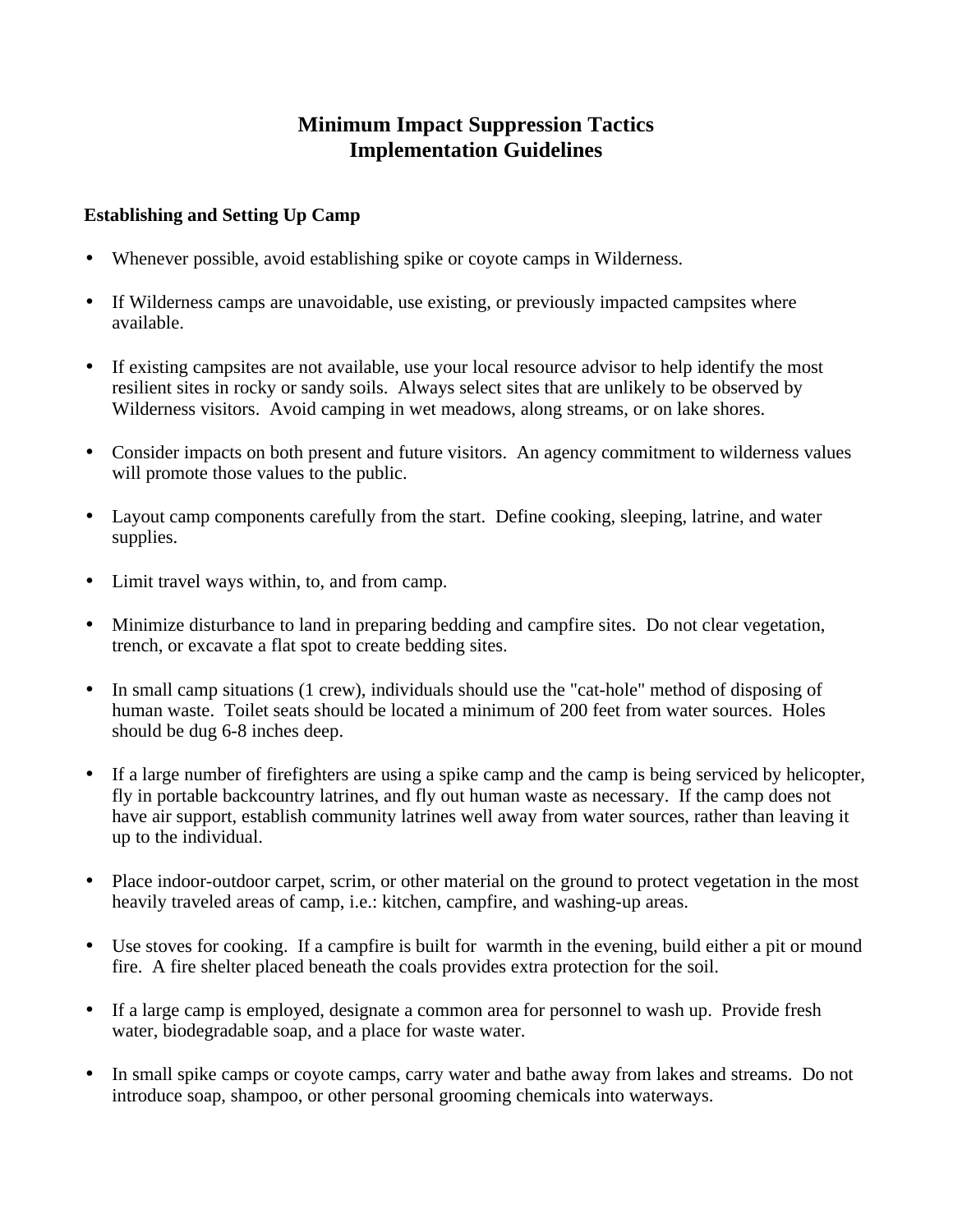- Devise a plan for disposing of waste water from kitchen and washing areas.
- Store food properly so that it is not accessible to wildlife. Consider hanging food in trees at least 15 feet off the ground and 5 feet from the trunk of the tree, or store food in sealable containers. Store food away from the campsite (300 feet is ideal) to reduce the risk of human and bear conflicts.
- · Do not let garbage and food scraps accumulate in camp. All garbage and food scraps need to be removed from the camp on a regular basis if the camp is being served by a helicopter, or properly stored if frequent removal is not possible.
- Resource advisors should work with cache personnel during the off-season to ensure that tents are cleaned of any noxious weed seeds prior to being sent to a wilderness fire.

# **Personal Camp Conduct**

- Minimize disturbance to land in preparing bedding and campfire sites. Do not clear vegetation, trench, or excavate a flat spot to create bedding sites.
- · Use established latrines where provided. If latrines are not available use the "cat-hole" method of disposing of human waste. Toilet sites should be located a minimum of 200 feet from water sources. Holes should be dug 6-8 inches deep.
- If a campfire is built for warmth in the evening, build either a pit or mound fire. A fire shelter placed beneath the coals provides extra protection for the soil
- · Use dead and down firewood. Use small diameter wood that burns down more cleanly. Don't burn plastics or aluminum - pack it out with the rest of the camp garbage.
- If a designated personal washing area is not provided, carry water and bathe away from lakes and streams. Do not introduce soap, shampoo, or other personal grooming chemicals into waterways.
- Do not use nails in trees.
- Constantly evaluate the impacts that will occur, both short and long term.

## **Helispot Construction**

- · Whenever possible, locate helibases in weed free areas, to prevent the transport of noxious weeds into wilderness.
- When planning for helispots, determine the primary function of each helispot, i.e.: crew shuttle, logistical support, or both.
- If a helispot is only needed for logistical support to deliver and retrieve supplies or gear, consider using a long line remote hook in lieu of constructing a helispot.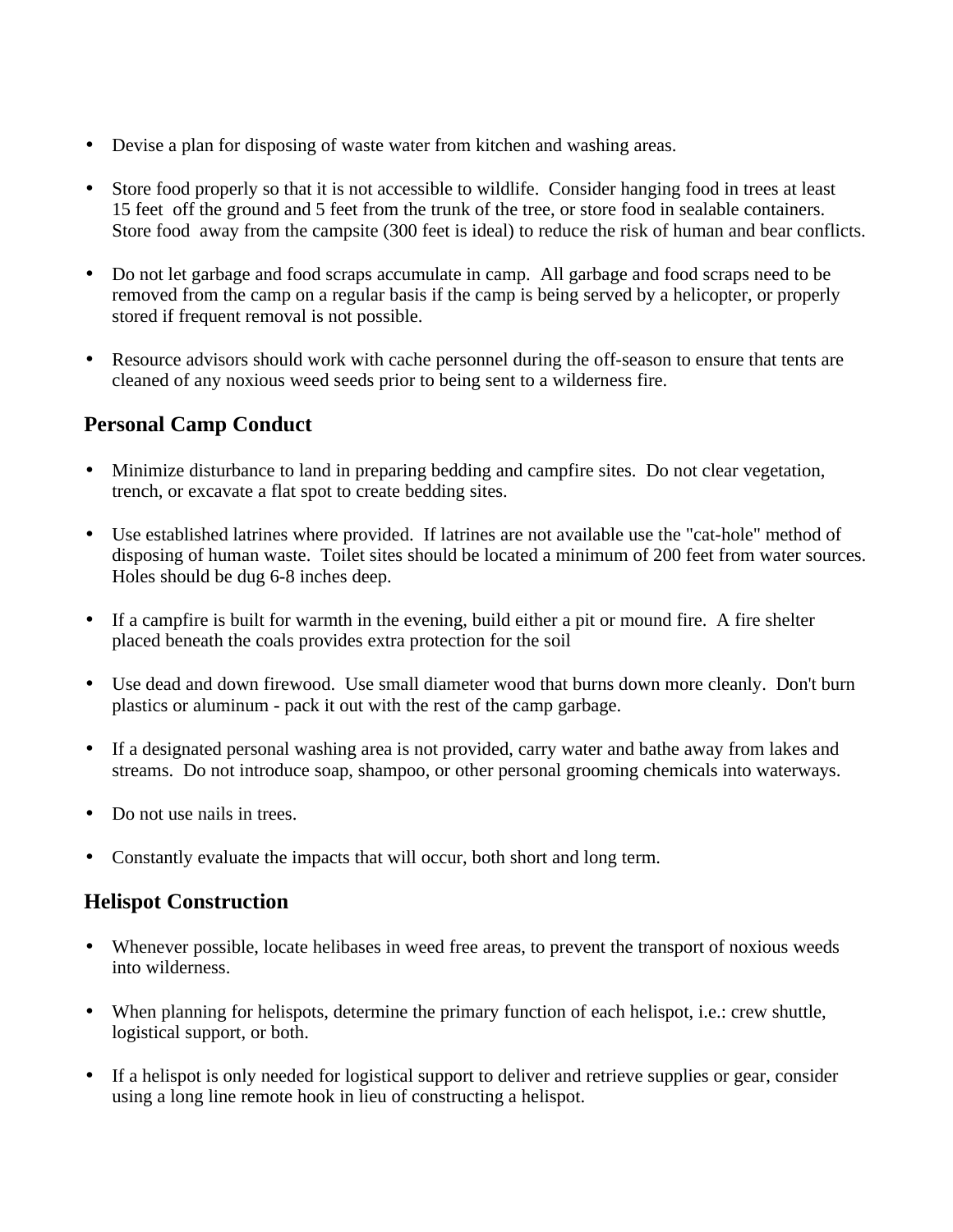- If a helispot is needed for crew shuttle, consider the minimum size helicopter that could do the job, if you have an option, and still meet suppression objectives.
- Use natural openings as much as possible. If some tree falling or cribbing is necessary, avoid high visitor use locations unless the modifications can be rehabilitated to be generally unnoticeable. Feather the opening so that it appears more natural looking.
- · Perform an aerial reconnaissance of the fire area and select potential helispots. In determining helispot locations, involve, at a minimum, the Air Operations Manager, responsible land manager or Resource Advisor, and the Helitack Foreman. Consider drawing a sketch and discuss which trees need to be cut to ensure a safe operation for the size of the helicopter deemed necessary or available.
- If a high level of resource impact is anticipated from a proposed helispot, evaluate carefully whether it is absolutely necessary and if there isn't an alternative outside Wilderness.
- Whenever possible, the resource advisor should observe the construction of a helispot.

#### **Fire Lining Phase**

- Select procedures, tools, and equipment that least impact the environment.
- Give serious consideration to the use of water as a firelining tactic.
- If there is a risk that hose coming direct from a local unit's cache is contaminated with noxious weed seeds, order fresh hose from the regional cache.
- · Resource Advisors, Operations Chief, and Logistics Chief should be cognizant of any equipment that is being moved from a non-wilderness fire to a wilderness fire and make attempts to clean equipment of noxious weed seeds prior to it being used in the wilderness.
- In light fuels consider:
	- Cold-trail line. Constantly recheck.
	- Allowing fire to burn to natural barriers.
	- Burn out and the use of a "gunny" sack or swatter.
	- If constructed fireline is necessary, use minimum width and depth to check fire spread.
- In medium and heavy fuels consider:
	- Use of natural barriers and cold-trailing.
	- Cooling with dirt and water and cold-trailing.
	- If constructed fireline is necessary, use minimum width and depth to check fire spread.

 - Minimize bucking to establish fireline. Preferably move or roll material out of the intended constructed fireline area. If moving or rolling is not possible, or the down log is already on fire, build line around the log and let it be consumed.

- In aerial fuels, brush, trees, and snags:
	- Minimize cutting of trees and snags.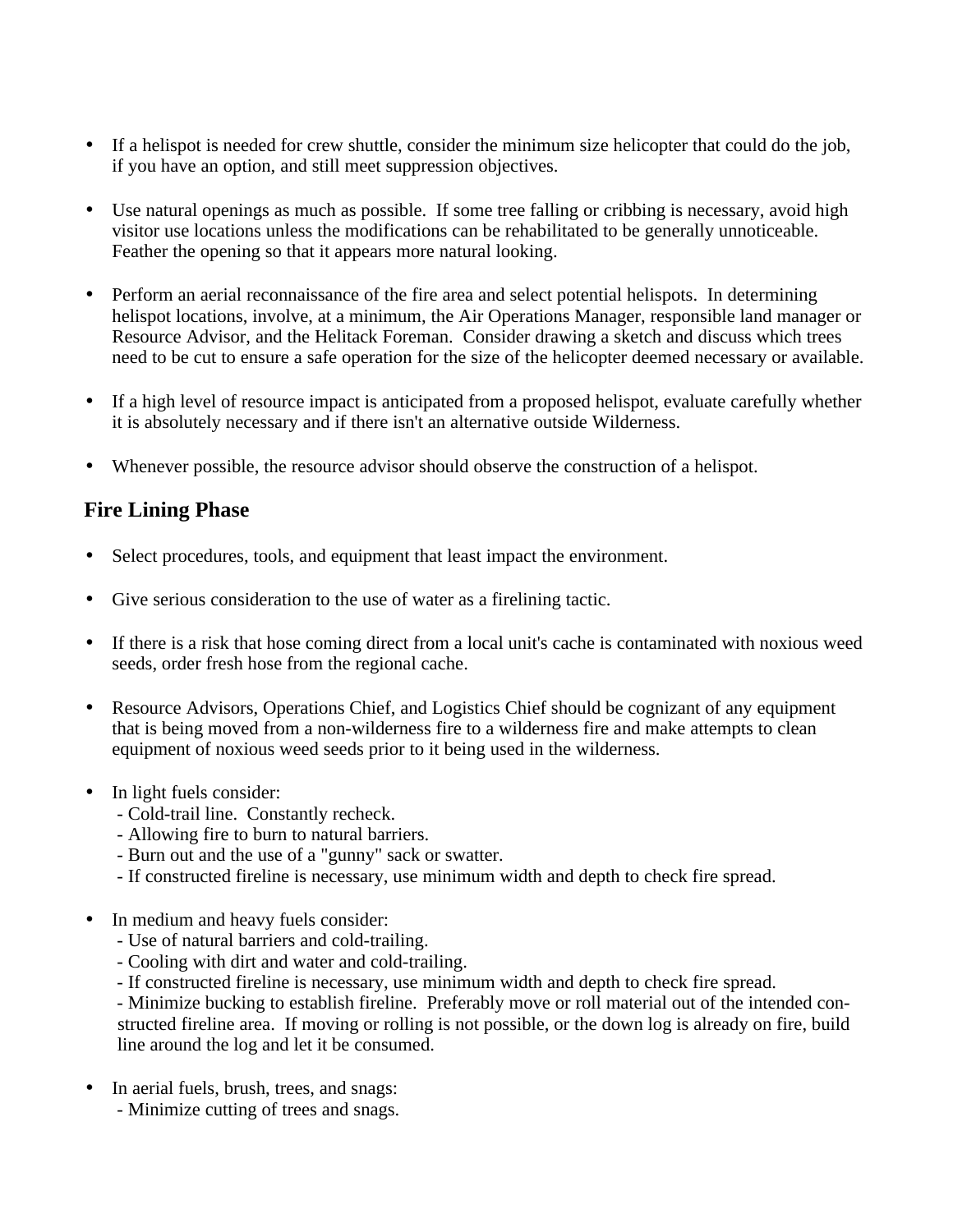- Live trees should not be cut unless it is determined they will cause fire spread across the fireline or seriously endanger workers. If tree cutting occurs, cut the stumps flush with the ground and camouflage the cut surface with soil or brush.

- Scrape around tree bases near fireline if hot and likely to cause fire spread.
- Identify hazard trees with either an observer, flagging, and/or glow-sticks.
- When using indirect attack:

 - Do not fall snags outside the constructed fireline, unless they are an obvious safety hazard to crews working in the vicinity.

 - On the intended burn-out side of the line, fall only those snags that would reach the fireline should they burn and fall over. Consider alternative means to falling, i.e.: fireline explosives or bucket drops.

- Review consideration listed above for aerial fuels, brush, trees, and snags.

## **Mop-up Phase**

- Use gravity socks in streams and/or a combination of water blivits and fold-a-tanks to minimize impacts to streams.
- · Do not bring in any non-native materials to be used for sediment traps in streams. Use of non-native materials creates a risk that noxious weeds will be introduced to the area.
- · Place absorbent cloth under pumps to avoid spilling fuel on the ground.
- · Personnel should avoid using rehabilitated firelines as travel corridors whenever possible because of potential soil compaction and possible detrimental impacts to rehab work, i.e.: water bars.
- · Consider using infrared detection devices along perimeter (aerial or hand-held).
- Align saw cuts to minimize visual impacts from more heavily traveled corridors. Slope cut away from line of sight when possible.
- In light fuels:
	- Cold-trail areas adjacent to unburned fuels.
	- Do minimal spading; restrict spading to hot areas near fireline only.
	- Use extensive cold-trailing to detect hot areas.
- Medium to heavy fuels:

- Cold-trail charred logs near fireline; do minimal scraping or tool scarring.

 - Minimize bucking of logs to check for hot spots or extinguish fire; preferably roll the logs and extinguish the fire.

- Return logs to original position after checking or when ground if cool.

 - Refrain from making bonepiles; burned and partially burned fuels that were moved should be arranged in natural position as much as possible after they are cold.

 - Consider allowing larger logs near the fireline to burn out, instead of bucking them into manage able lengths. Use a lever or pry bar to move large logs.